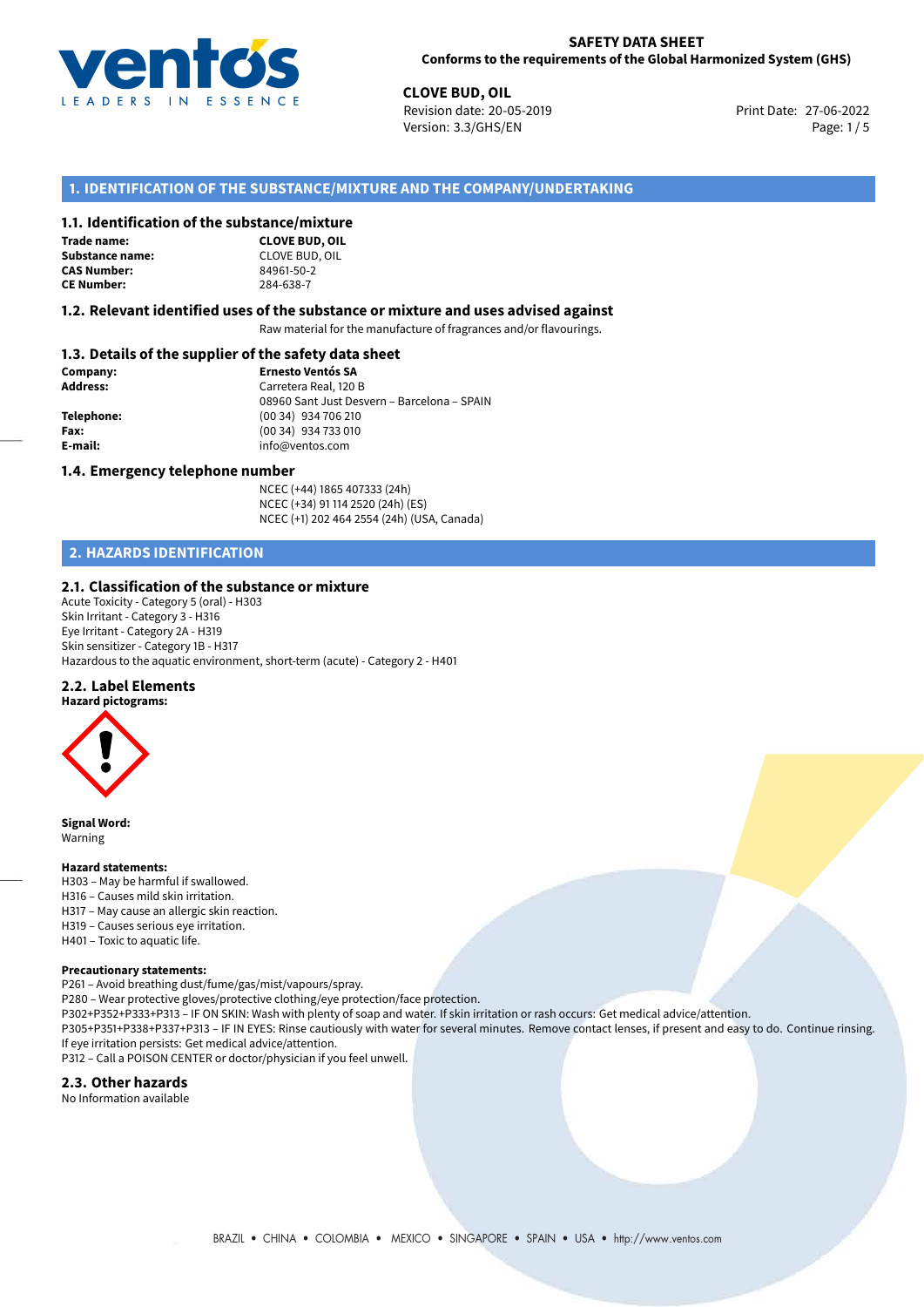

**CLOVE BUD, OIL**<br>
Revision date: 20-05-2019 **Print Date: 27-06-2022** Version: 3.3/GHS/EN Page: 2 / 5

## **3. COMPOSITION/INFORMATION ON INGREDIENTS**

#### **3.1. Substances**

| Chemical name: | <b>CLOVE BUD, OIL</b> |
|----------------|-----------------------|
| CAS number:    | 84961-50-2            |
| EC number:     | 284-638-7             |

#### **Hazardous constituents:**

| <b>Chemical Name</b>  | % (w/w)       | <b>CAS No</b><br><b>EC No</b> | <b>Classification according to GHS</b>                                                                                                                                                                                                      |
|-----------------------|---------------|-------------------------------|---------------------------------------------------------------------------------------------------------------------------------------------------------------------------------------------------------------------------------------------|
| EUGENOL               | >50           | 97-53-0<br>202-589-1          | Acute Toxicity - Category 5 (oral) - H303<br>Skin Irritant - Category 3 - H316<br>Eye Irritant - Category 2A - H319<br>Skin sensitizer - Category 1B - H317<br>Hazardous to the aquatic environment, short-term (acute) - Category 2 - H401 |
| <b>ACETYL EUGENOL</b> | $>1$ ; $<$ 10 | 93-28-7<br>202-235-6          | Acute Toxicity - Category 4 (oral) - H302<br>Hazardous to the aquatic environment, short-term (acute) - Category 2 - H401                                                                                                                   |
| BETA-CARYOPHYLLENE    | $>1$ ; $<$ 10 | 87-44-5<br>201-746-1          | Skin sensitizer - Category 1B - H317<br>Aspiration hazard - Category 1 - H304<br>Hazardous to the aquatic environment, long-term (chronic) - Category 4 - H413                                                                              |

[See the full text of the hazard statements in section 16.](#page-4-0)

## **3.2. Mixtures**

Not applicable.

## **4. FIRST-AID MEASURES**

### **4.1. Description of necessary first aid measures**

| Ingestion:    | Rinse mouth with water.                                                                                               |
|---------------|-----------------------------------------------------------------------------------------------------------------------|
|               | Obtain medical advice.                                                                                                |
|               | Keep at rest. Do not induce vomiting.                                                                                 |
| Eye contact:  | In case of contact with eyes, rinse immediately with plenty of water for at least 15 minutes and seek medical advice. |
| Inhalation:   | Remove person to fresh air and keep at rest.                                                                          |
|               | Seek immediate medical advice.                                                                                        |
| Skin contact: | Take off immediately all contaminated clothing.                                                                       |
|               | Thoroughly wash affected skin with soap and water.                                                                    |
|               | Seek medical attention if symptoms persist.                                                                           |

#### **4.2. Most important symptoms and effects, both acute and delayed**

No information available.

## **4.3. Indication of any immediate medical attention and special treatment needed**

No information available.

## **5. FIRE-FIGHTING MEASURES**

#### **5.1. Extinguishing Media**

Water spray, carbon dioxide, dry chemical powder or appropriate foam. For safety reasons do not use full water jet.

#### **5.2. Special hazards arising from the substance or mixture**

Known or Anticipated Hazardous Products of Combustion: Emits toxic fumes under fire conditions.

## **5.3. Advice for firefighters**

High temperatures can lead to high pressures inside closed containers. Avoid inhalation of vapors that are created. Use appropriate respiratory protection. Do not allow spillage of fire to be poured into drains or watercourses. Wear self-contained breathing apparatus and protective clothing.

## **6. ACCIDENTAL RELEASE MEASURES**

## **6.1. Personal precautions, protective equipment and emergency procedures**

Evacuate surronding areas. Ensure adequate ventilation. Keep unnecessary and unprotected personnel from entering. Do not breathe vapor/spray. Avoid contact with skin and eyes. Information regarding personal protective measures: see section 8.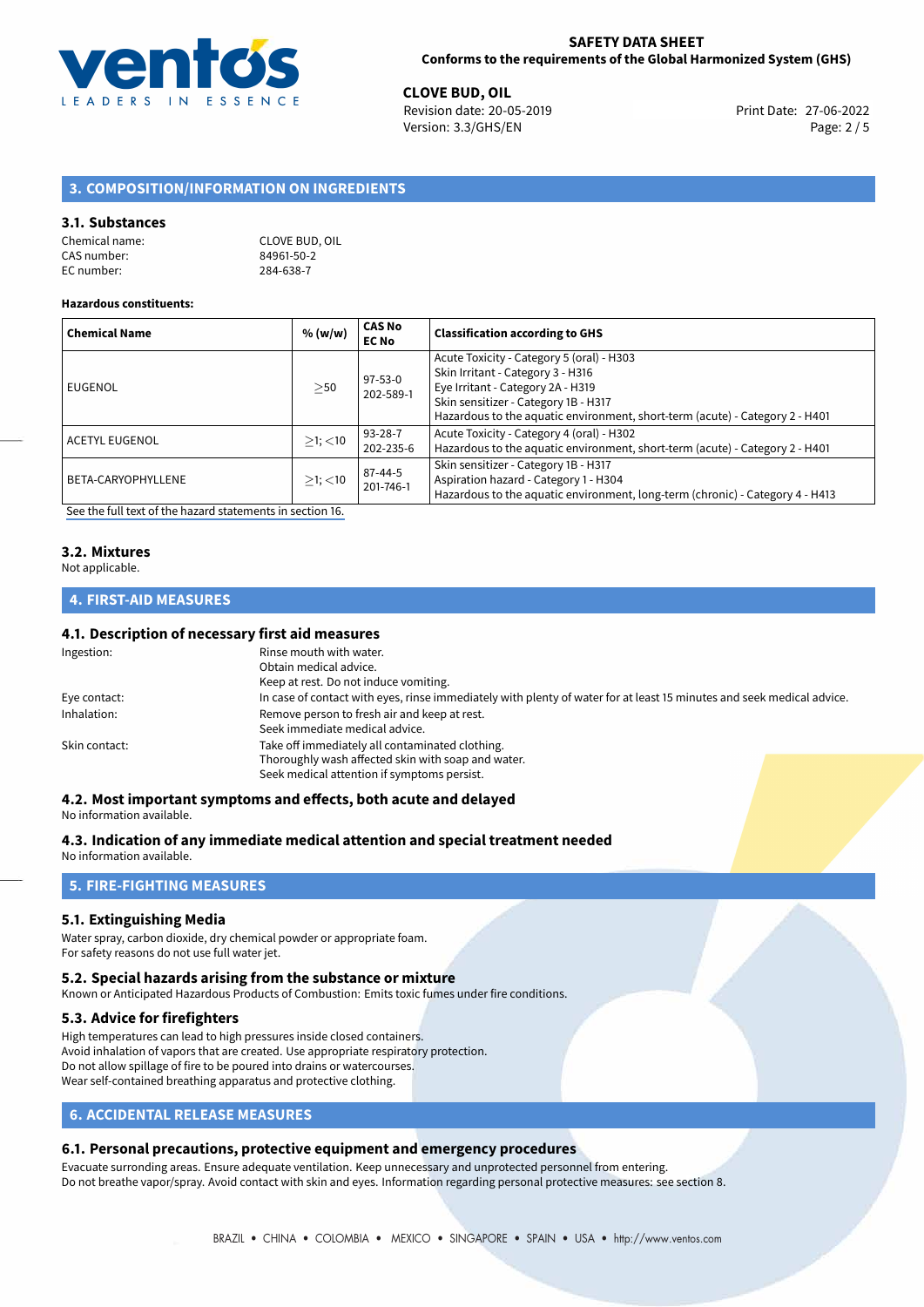

## **SAFETY DATA SHEET Conforms to the requirements of the Global Harmonized System (GHS)**

**CLOVE BUD, OIL**<br>
Revision date: 20-05-2019 **Print Date: 27-06-2022** Version: 3.3/GHS/EN Page: 3 / 5

## **6.2. Environmental precautions**

To avoid possible contamination of the environment, do not discharge into any drains, surface waters or groundwaters.

#### **6.3. Methods and materials for containment and cleaning up**

Cover with an inert, inorganic, non-combustible absorbent material (e.g. dry-lime, sand, soda ash). Place in covered containers using non-sparking tools and transport outdoors. Avoid open flames or sources of ignition (e.g. pilot lights on gas hot water heater). Ventilate area and wash spill site after material pickup is complete.

#### **6.4. Reference to other sections**

Information regarding exposure controls, personal protection and disposal considerations can be found in sections 8 and 13.

## **7. HANDLING AND STORAGE**

## **7.1. Precautions for safe handling**

Do not store or handle this material near food or drinking water. Do not smoke. Avoid contact with the eyes, skin and clothing. Wear protective clothing and use glasses. Observe the rules of safety and hygiene at work. Keep in the original container or an alternative made from a compatible material.

#### **7.2. Conditions for safe storage, including any incompatibilities**

Store in tightly closed and preferably full containers in a cool, dry and ventilated area, protected from light. Keep away from sources of ignition (e.g. hot surfaces, sparks, flame and static discharges). Keep away from incompatible materials (see section 10).

## **7.3. Specific end use(s)**

No information available.

## **8. EXPOSURE CONTROLS AND PERSONAL PROTECTION**

## **8.1. Control parameters**

Components with occupational exposure limits: None known.

#### **8.2. Exposure controls**

Measures should be taken to prevent materials from being splashed into the body. Provide adequate ventilation, according to the conditions of use. Use a mechanical exhaust if required.

## **8.3. Individual protection measures, such as personal protective equipment**

| Eye/Face protection:             | Chemical safety goggles are recommended. Wash contaminated goggles before reuse.                                                            |
|----------------------------------|---------------------------------------------------------------------------------------------------------------------------------------------|
| Hand Protection:                 | Chemical-resistant gloves are recommended. Wash contaminated gloves before reuse.                                                           |
| Body protection:                 | Personal protective equipment for the body should be selected based on the task being performed and the risks<br>involved.                  |
| Respiratory Protection:          | In case of insufficient ventilation, use suitable respiratory equipment.                                                                    |
| Environmental exposure controls: | Emissions from ventilation or process equipment should be checked to ensure they comply with environmental<br>protection legislation.       |
|                                  | In some cases, filters or engineering modifications to the process equipment will be necessary to reduce emissions to<br>acceptable levels. |

## **9. PHYSICAL AND CHEMICAL PROPERTIES**

## **9.1. Information on basic physical and chemical properties**

| Appearance:                         | Liquid               |
|-------------------------------------|----------------------|
| Colour:                             | Conforms to standard |
| Odour:                              | Conforms to standard |
| Odour theshold:                     | Not determined       |
| pH:                                 | Not determined       |
| Melting point/freezing point:       | Not determined       |
| Boling point/boiling range:         | Not determined       |
| Flash point:                        | $101^{\circ}$ C      |
| Evaporation rate:                   | Not determined       |
| Flammability:                       | Not determined       |
| Lower flammability/Explosive limit: | Not determined       |
| Upper flammability/Explosive limit: | Not determined       |
| Vapour pressure:                    | Not determined       |
| Vapour Density:                     | Not determined       |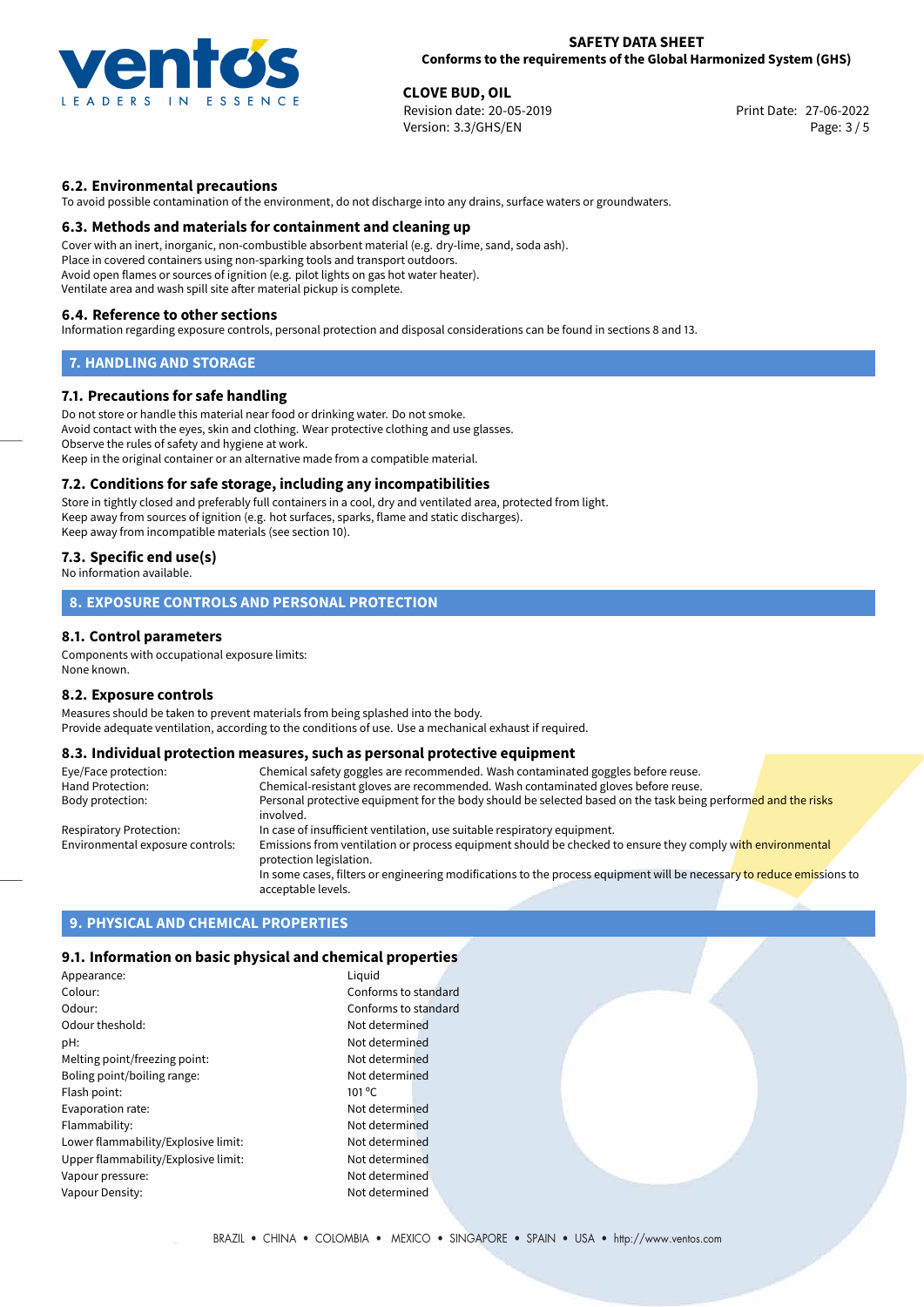

**CLOVE BUD, OIL**<br>
Revision date: 20-05-2019 **Print Date: 27-06-2022** Version: 3.3/GHS/EN Page: 4 / 5

- Density: 1,04−1,06 g/mL (20°C)<br>Relative density: 1,04−1,06 (20°C) Water solubility: Solubility in other solvents: SOLUBLE IN ETHANOL Partition coefficient n-octanol/water: Not determined Auto-ignition temperature: Not determined Decomposition temperature: Not determined Viscosity, dynamic: Not determined Viscosity, kinematic: Not determined Explosive properties: Not determined Oxidising properties: Not determined
	- 1,04−1,06 (20°C)<br>Not determined

## **10. STABILITY AND REACTIVITY**

## **10.1. Reactivity**

No hazardous reactions if stored and handled as prescribed/indicated.

## **10.2. Chemical stability**

The product is stable if stored and handled as prescribed/indicated.

#### **10.3. Possibility of hazardous reactions**

No hazardous reactions if stored and handled as prescribed/indicated.

## **10.4. Conditions to Avoid**

Conditions to Avoid: Excessive heat, flame or other ignition sources.

# **10.5. Incompatible materials**

Avoid contact with strong acids and bases and oxidizing agents.

#### **10.6. Hazardous decomposition products**

During combustion may form carbon monoxide and unidentified organic compounds.

## **11. TOXICOLOGICAL INFORMATION**

| Acute toxicity                           | May be harmful if swallowed.                                              |  |
|------------------------------------------|---------------------------------------------------------------------------|--|
| Skin corrosion/irritation                | Causes mild skin irritation.                                              |  |
| Serious eye damage/irritation            | Causes serious eye irritation.                                            |  |
| <b>Respiratory or skin sensitisation</b> | May cause an allergic skin reaction.                                      |  |
| Germ cell mutagenicity                   | Based on the data available, the criteria for classification are not met. |  |
| Carcinogenicity                          | Based on the data available, the criteria for classification are not met. |  |
| Reproductive toxicity                    | Based on the data available, the criteria for classification are not met. |  |
| <b>STOT-single exposure</b>              | Based on the data available, the criteria for classification are not met. |  |
| <b>STOT-repeated exposure</b>            | Based on the data available, the criteria for classification are not met. |  |
| <b>Aspiration hazard</b>                 | Based on the data available, the criteria for classification are not met. |  |

## **12. ECOLOGICAL INFORMATION**

#### **12.1. Toxicity**

**Assessment:** Toxic to aquatic life. **Experimental/calculated data:** No information available.

**12.2. Degradability** Biodegradation : Readily biodegradable.

### **12.3. Bioaccumulative potential** No information available.

**12.4. Soil mobility** No information available.

## **12.5. Other adverse effects**

See also sections 6, 7, 13 and 15 Do not allow to get into waste water or waterways.